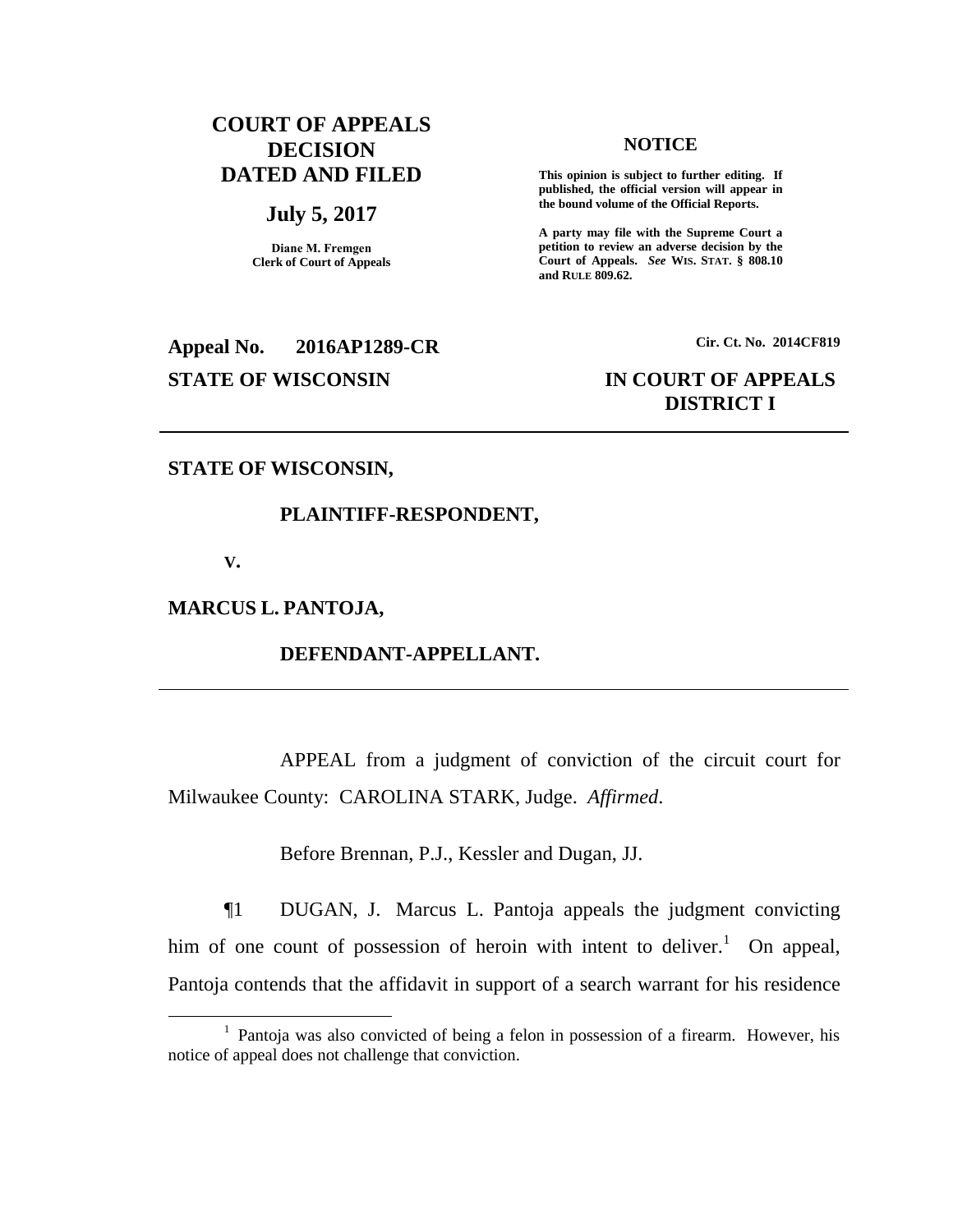at 1100 South 1st Street (1st Street) did not establish probable cause for the search, and did not establish reasonable suspicion for authorization of the no-knock entry.<sup>2</sup> We disagree and affirm.

## **BACKGROUND**

¶2 We briefly outline the background facts and refer to additional facts in the discussion that follows.

¶3 Based on controlled buys of heroin and corroborated information from confidential informants that Pantoja and his brother, Miguel Pantoja, $3$  were running a heroin operation in the City of Milwaukee, local law enforcement officers obtained search warrants for two Milwaukee residences. The first search warrant was issued on January 17, 2014, for the upper unit at 1927 South Winona Lane (Winona Lane). The second search warrant was issued for apartment three at Pantoja's 1st Street address on January 20, 2014. Each warrant authorized its execution in a "no-knock manner."

¶4 Based on evidence seized during the execution of the 1st Street search warrant, Pantoja was charged with possession of heroin with intent to deliver, second or subsequent offense, while possessing a dangerous weapon (count one), and possession of a firearm by a felon (count two). Pantoja filed a

 $\overline{a}$ 

<sup>&</sup>lt;sup>2</sup> Pantoja relies on three unpublished court of appeals decisions issued after July 1, 2009, each of which was authored by a member of a three-judge panel. However, because an unpublished opinion cited for its persuasive value is not precedent, it is not binding on any court of this state and we need not distinguish or otherwise discuss those unpublished opinions. *See*  WIS. STAT. RULE 809.23(3)(b) (2015-16). All references to the Wisconsin Statutes are to the 2015-16 version unless otherwise noted.

<sup>&</sup>lt;sup>3</sup> Because Pantoja and his brother have the same surname, this court refers to Pantoja's brother by his given name.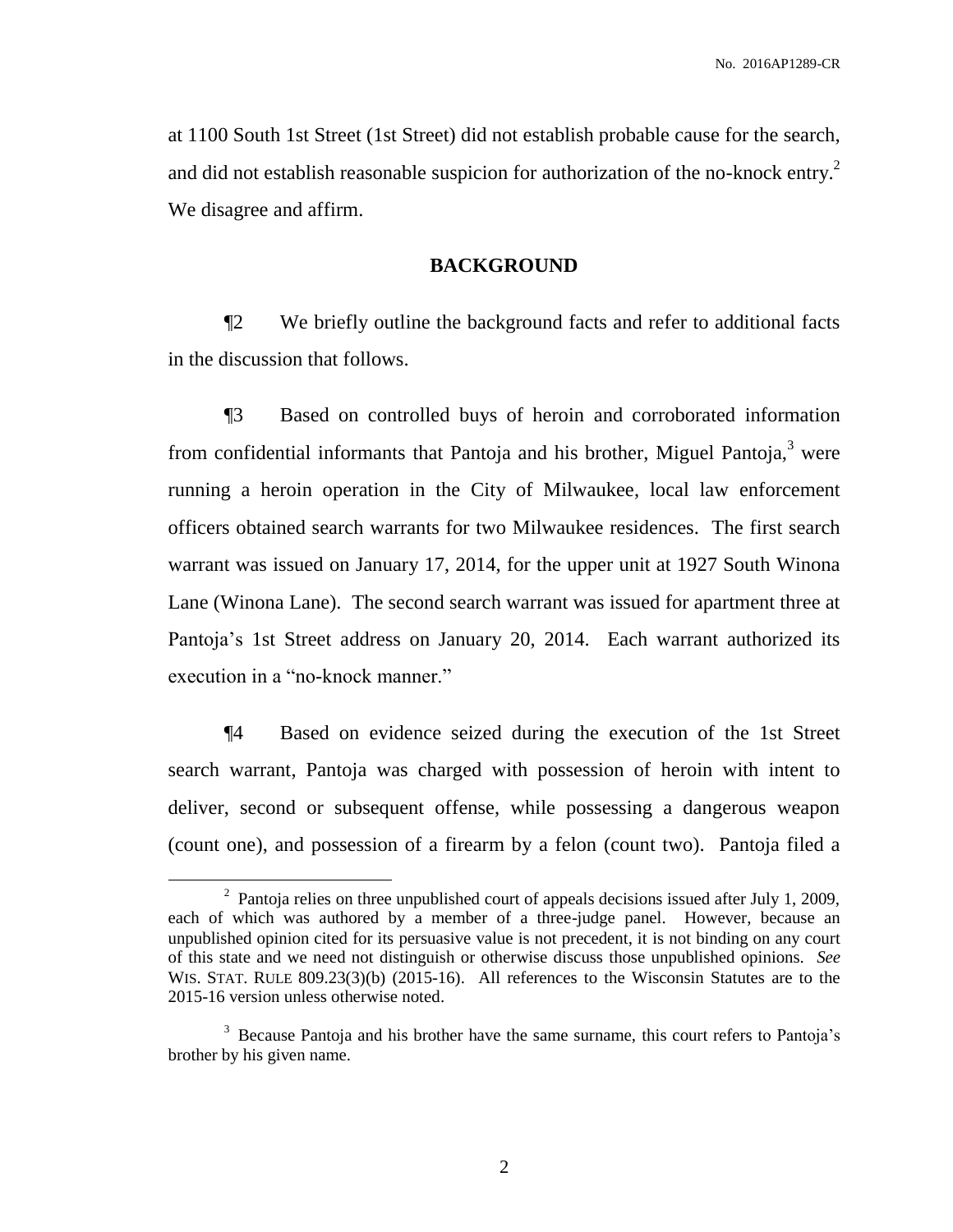motion to suppress the evidence seized from the 1st Street residence contending that: (1) the search warrant was not supported by probable cause; and (2) the officers executed the search warrant under circumstances that did not justify disregarding the knock and announce rule. At a December 4, 2014 motion hearing, the circuit court issued an oral decision denying the suppression motion.

¶5 In January 2015, Pantoja pled guilty to an amended charge on count one that dropped the dangerous firearm enhancement, and to count two as charged. On March 4, 2015, the circuit court imposed a global sentence of fourteen years comprised of eight years of initial confinement followed by six years of extended supervision. The judgment of conviction was entered. This appeal followed.

#### **DISCUSSION**

# **I. The Affidavit Established Probable Cause for Issuance of the Search Warrant.**

## **A. Standard of Review.**

¶6 Our review of an order addressing a motion to suppress presents a mixed question of fact and law. *See State v. Casarez*, 2008 WI App 166, ¶9, 314 Wis. 2d 661, 762 N.W.2d 385. We uphold the circuit court's findings of historical fact unless they are clearly erroneous, but the application of the law to those facts presents a question of law subject to independent appellate review. *See id.*

¶7 In this case, the circuit court examined the four corners of the search warrant affidavit in determining whether there was probable cause for issuance of the search warrant. *See State v. Eason*, 2001 WI 98, ¶11, 245 Wis. 2d 206, 629 N.W.2d 625. No findings of historical fact were made by the circuit court. *See id.* Accordingly, we consider the constitutional issues Pantoja raises *de novo*.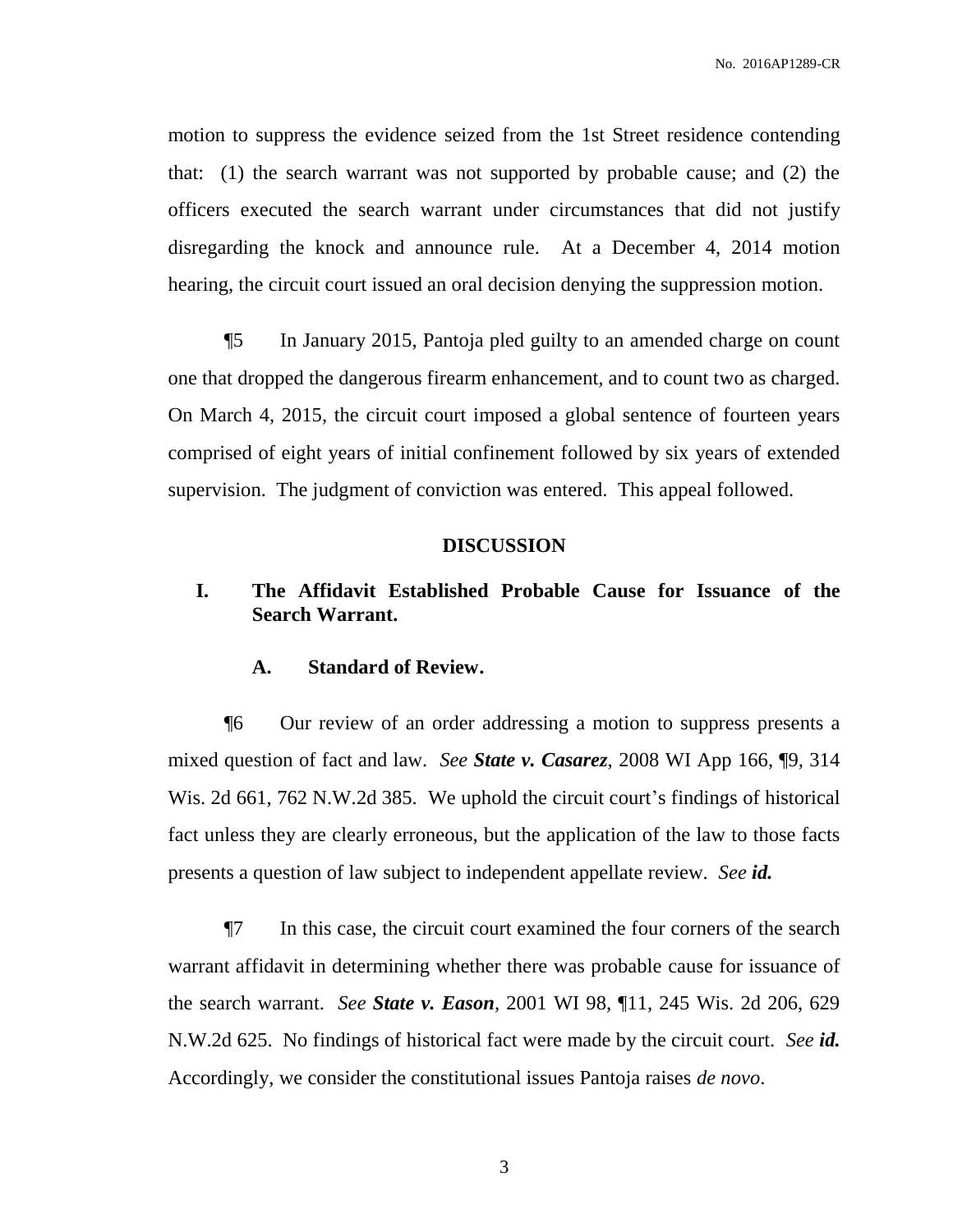## **B. Legal Standards for Probable Cause.**

¶8 "A search warrant may issue only on probable cause." *State v. Romero*, 2009 WI 32, ¶16, 317 Wis. 2d 12, 765 N.W.2d 756. In deciding whether probable cause existed to issue a search warrant, this court examines the totality of the circumstances presented to the warrant-issuing magistrate to determine whether he or she "had a substantial basis for concluding that there was a fair probability that a search of the specified premises would uncover evidence of wrongdoing." *See id.*, ¶3.

¶9 "A finding of probable cause is a common sense test." *State v. Ward*, 2000 WI 3, ¶23, 231 Wis. 2d 723, 604 N.W.2d 517.

> The task of the issuing magistrate is simply to make a practical, commonsense decision whether, given all the circumstances set forth in the affidavit before him, including the "veracity" and "basis of knowledge" of persons supplying hearsay information, there is a fair probability that contraband or evidence of a crime will be found in a particular place.

*Id.* (citing *Illinois v. Gates*, 462 U.S. 213, 238 (1983)). In reviewing whether there was probable cause to issue a search warrant, this court affords great deference to the issuing magistrate's determination. *Ward*, 231 Wis. 2d 723, ¶21.

## **C. Issuance of the Search Warrant was Supported by Probable Cause.**

¶10 Pantoja contends that the affidavit failed to establish (1) a nexus between the drug trafficking activities on Winona Lane and 1st Street, (2) the basis for the statements of the confidential informants that 1st Street was a stash house, and (3) the veracity—the credibility and reliability—of the informants. The State maintains that the affidavit provided (1) probable cause necessary to support the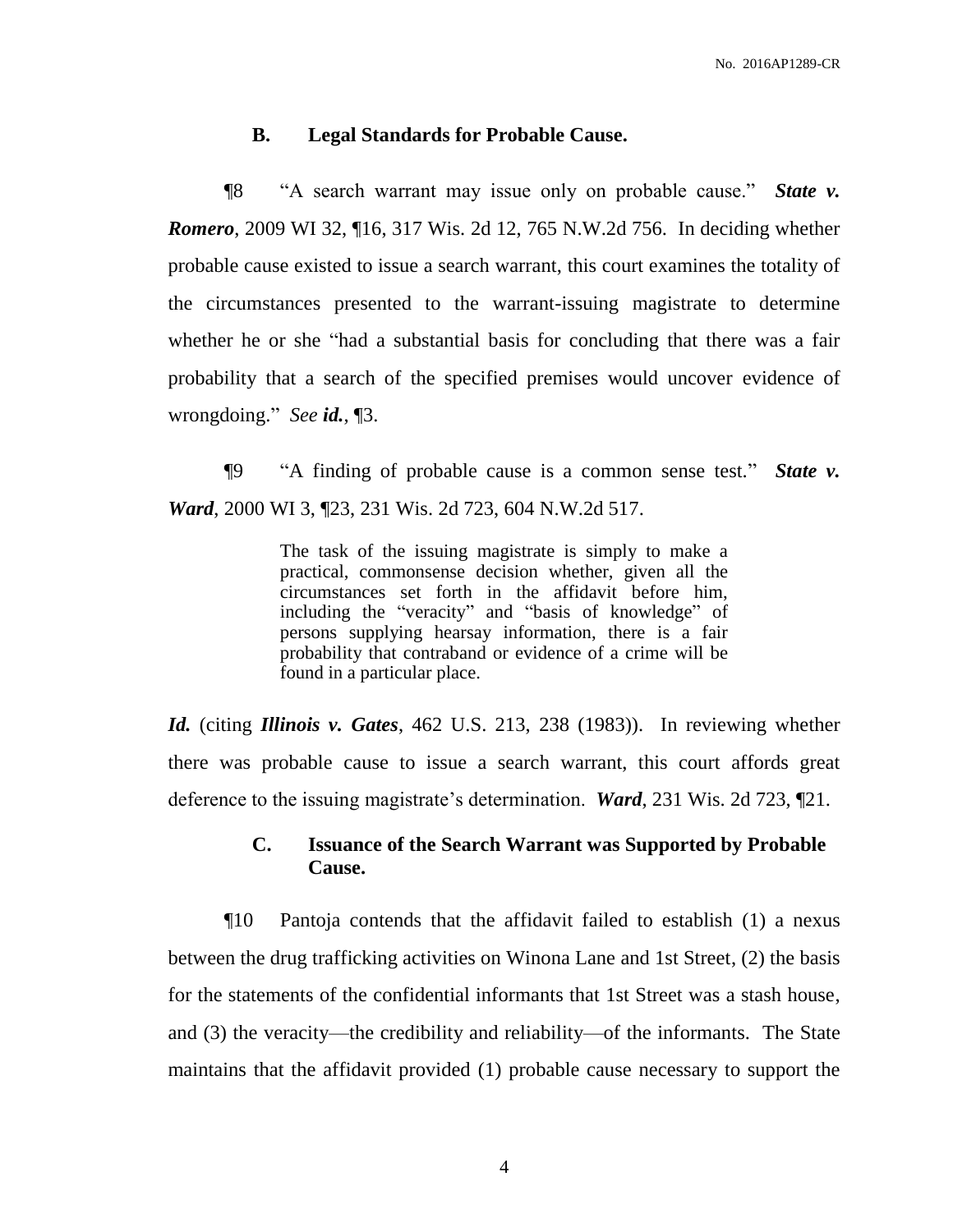search, (2) a nexus between Pantoja, drug trafficking, and 1st Street, and (3) a basis to believe the informants.

¶11 In asserting that the affidavit does not establish a nexus between the drug trafficking activities of Winona Lane and 1st Street, Pantoja relies on *State v. Sloan*, 2007 WI App 146, ¶31, 303 Wis. 2d 438, 736 N.W.2d 189, which holds that "there must be some factual connection between the items that are evidence of the suspected criminal activity and the address to be searched." Here, the search warrant states that two independent and credible informants, CI-1 and CI-2, informed the affiant law enforcement officer, who has had formal training in drug trafficking organizations and sixteen years of law enforcement experience, that Pantoja and his brother were engaged in a heroin trafficking organization and that the majority of the street-level sales took place at Winona Lane. However, both informants advised the affiant that Pantoja was living with his girlfriend at the 1st Street apartment, which he was using as a stash house to hold larger quantities of heroin away from the location of the street level sales. CI-1 also said that packaging took place at that location.

¶12 CI-1 reported that, within one week of the search warrant application, CI-1 drove Pantoja to a location where CI-1 believed Pantoja made a large-scale heroin purchase. CI-1 then drove Pantoja from the transaction site to the 1st Street apartment stash/packaging location, and he verified that Pantoja entered the apartment because Pantoja was visible through its windows. CI-1 stated that a short time later, after "bagging up" street-level quantities of heroin, Pantoja exited the apartment. Then, CI-1 drove Pantoja to Winona Lane. During the drive, CI-1 observed forty bags of heroin in Pantoja's possession. Thus, CI-1's observations established first-hand knowledge of the nexus between the heroin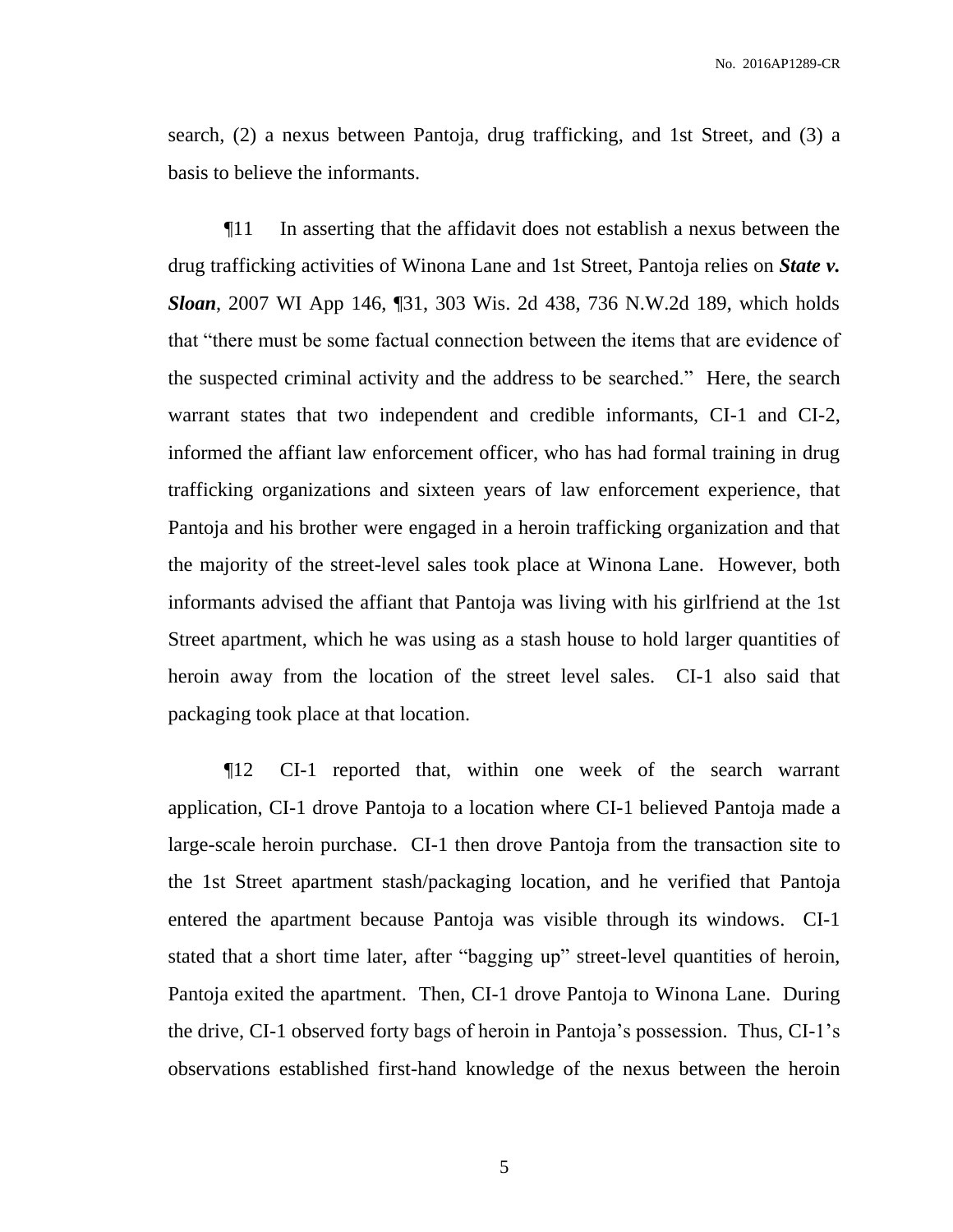operation and the 1st Street apartment and its use as a stash house and place to package heroin.

¶13 This information is supplemented by the following facts: (1) CI-1 told police that within two weeks prior to the search warrant application, Miguel told CI-1 that Pantoja was living at the 1st Street apartment and they kept heroin at that location due to the fear that the Winona Lane location would be raided by police or robbed; and (2) CI-2 told police that within two weeks prior to the search warrant application, Pantoja told CI-2 that he was concerned about being raided and had moved in with his girlfriend at the 1st Street residence. Pantoja's statements to CI-2 were corroborated by CI-2's observations of Pantoja entering the 1st Street apartment and Pantoja's vehicle parked to the south of the residence.

¶14 The foregoing facts clearly establish a factual connection between the items that are evidence of the suspected drug activity and the 1st Street apartment. Thus, we reject Pantoja's first contention with respect to the probable cause showing.

¶15 Pantoja also challenges the veracity of the two informants. The State argues that "[a] rigorous controlled buy … satisfies the probable cause requirement for issuing a search warrant." *See State v. Hanson*, 163 Wis. 2d 420, 424, 471 N.W.2d 301 (Ct. App. 1991). In *Hanson*, this court rejected the contention that the reliability of a first-time informant had not been sufficiently established, holding that "there must always be a first time for the use of an informant, and if sufficient care is taken to verify his or her information, such as through a controlled buy, there is no constitutional reason for us to consider it insufficient." *See id.* Pantoja concedes as much by his failure to refute the State's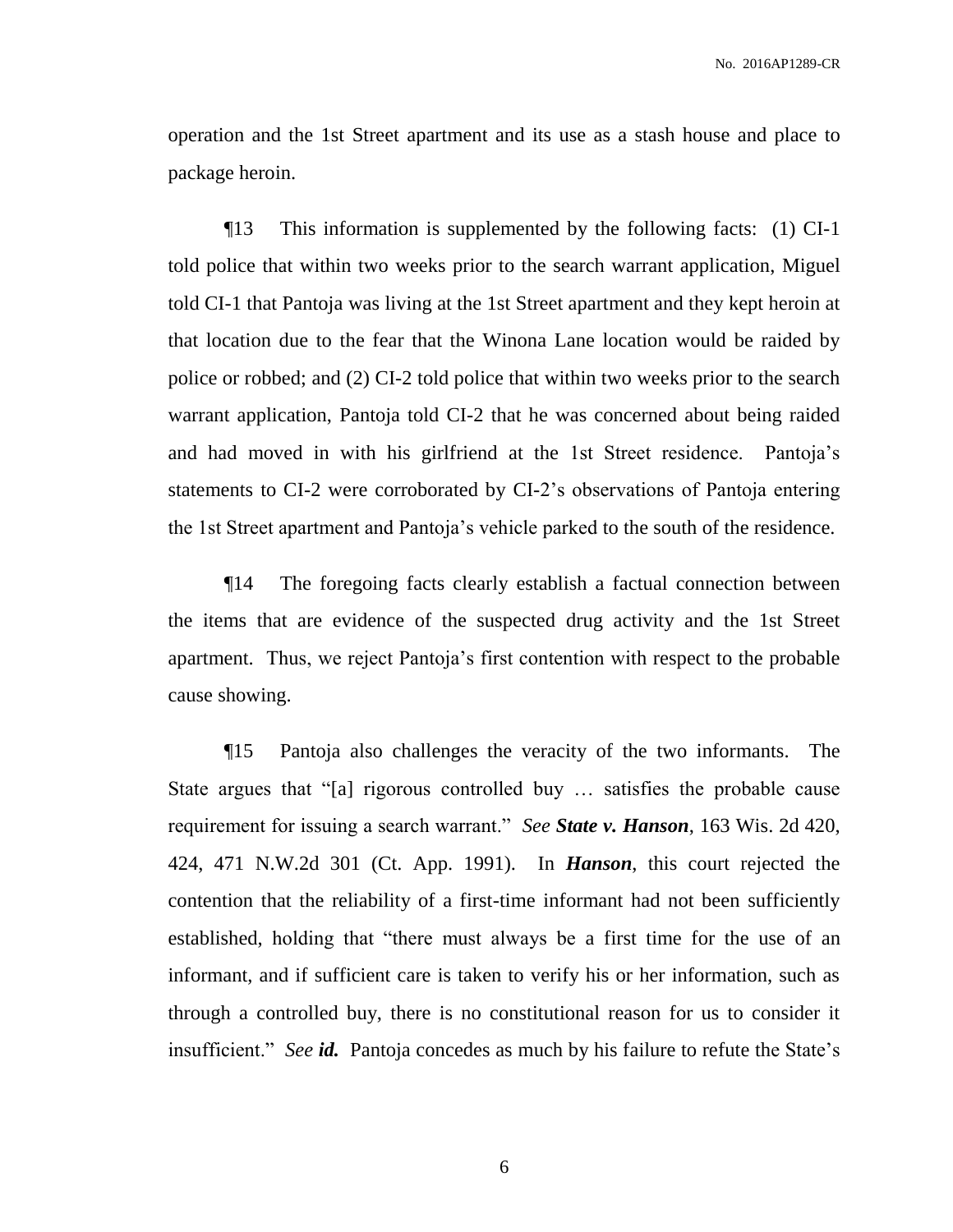argument. *See Charolis Breeding Ranches, Ltd. v. FPC Sec. Corp.*, 90 Wis. 2d 97, 109, 279 N.W.2d 493 (Ct. App. 1979).

¶16 Instead, Pantoja cites a passage from *State v. Stank*, 2005 WI App 236, ¶34, 288 Wis. 2d 414, 708 N.W.2d 43, stating that the CI in that case had purchased drugs from the defendant on a weekly basis, had seen the same group of drug buyers every time the CI was at the defendant's home, had been to the defendant's home 500 times, and had been personally shown the defendant's firearm by the defendant and knew where drugs were hidden in the defendant's house. However, *Stank* was rejecting that defendant's staleness argument that passage of about two months had diminished the probability that the officers would uncover evidence of drug dealing. *See id.*, ¶¶33-34. The facts Pantoja cites were not cited with respect to an informant's reliability.

¶17 Pantoja also cites three decisions of the Seventh Circuit Court of Appeals. However, the cited federal decisions are distinguishable because Pantoja's case involved two informants, multiple controlled buys, and independent police corroboration of multiple facts. *See United States v. Koerth*, 312 F.3d 862, 867 (7th Cir. 2002) (the government conceded that probable cause was not established by information provided by a single informant who did no controlled buys, lacked corroboration, and had no indicia of reliability); *United States v. Peck*, 317 F.3d 754, 756 (7th Cir. 2003) (single informant provided minimal detail, no basis was provided for the informant's identification of substance as illicit drugs, and police corroboration was limited to a record check of the defendant); *United States v. Mykytiuk*, 402 F.3d 773, 776 (7th Cir. 2005) (single informant made statement against penal interest, but the affidavit was missing evidence of informant's reliability or evidence that he had provided reliable information in the past, and the only detail to support accuracy of the information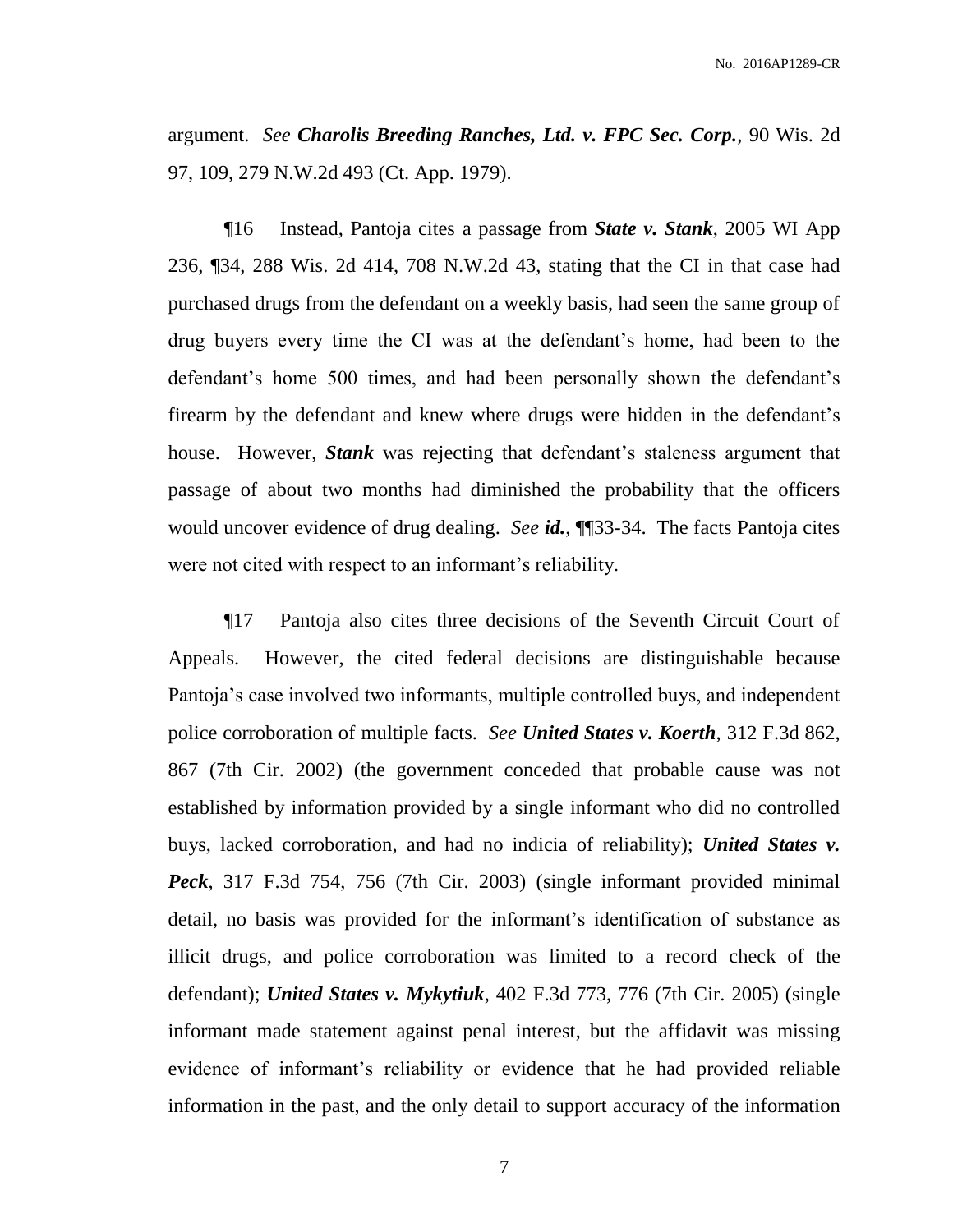was the defendant's storage of materials to produce methamphetamine in two fivegallon buckets).

¶18 To be complete, we address Pantoja's veracity argument. To demonstrate veracity, facts must be brought to the issuing magistrate's attention that enable the issuing magistrate to evaluate either the credibility of the informant or the reliability of the particular information furnished. *Romero*, 317 Wis. 2d 12, ¶21. However, as previously stated, a rigorous controlled buy can satisfy the probable cause requirement for a search warrant. *Hanson*, 163 Wis. 2d at 424. In this case, the affidavit describes in detail two controlled buys in which CI-1 engaged. One of CI-1's controlled buys took place with Miguel within five days of the search warrant application. The other occurred in October 2013. The controlled buy that CI-2 engaged in occurred within two weeks of the search warrant application.

¶19 The affidavit describes the following protocol for each of these controlled buys: the affiant searched the person and clothing of the informant and found no money or controlled substances; the affiant gave the informant some money, watched the informant enter the residence, and saw the informant walk out of the residence a few minutes later and return directly to the affiant; the informant then gave the affiant a quantity of heroin; and the affiant searched the informant and found no money or controlled substances on the informant's clothes or person. The protocol used for the controlled buys in this investigation is identical to that this court found to be "rigorous" in *Hanson*, 163 Wis. 2d at 423-24*.* The reliability of both informants is established by the descriptions of the controlled buys in which they participated. *See id.* at 424.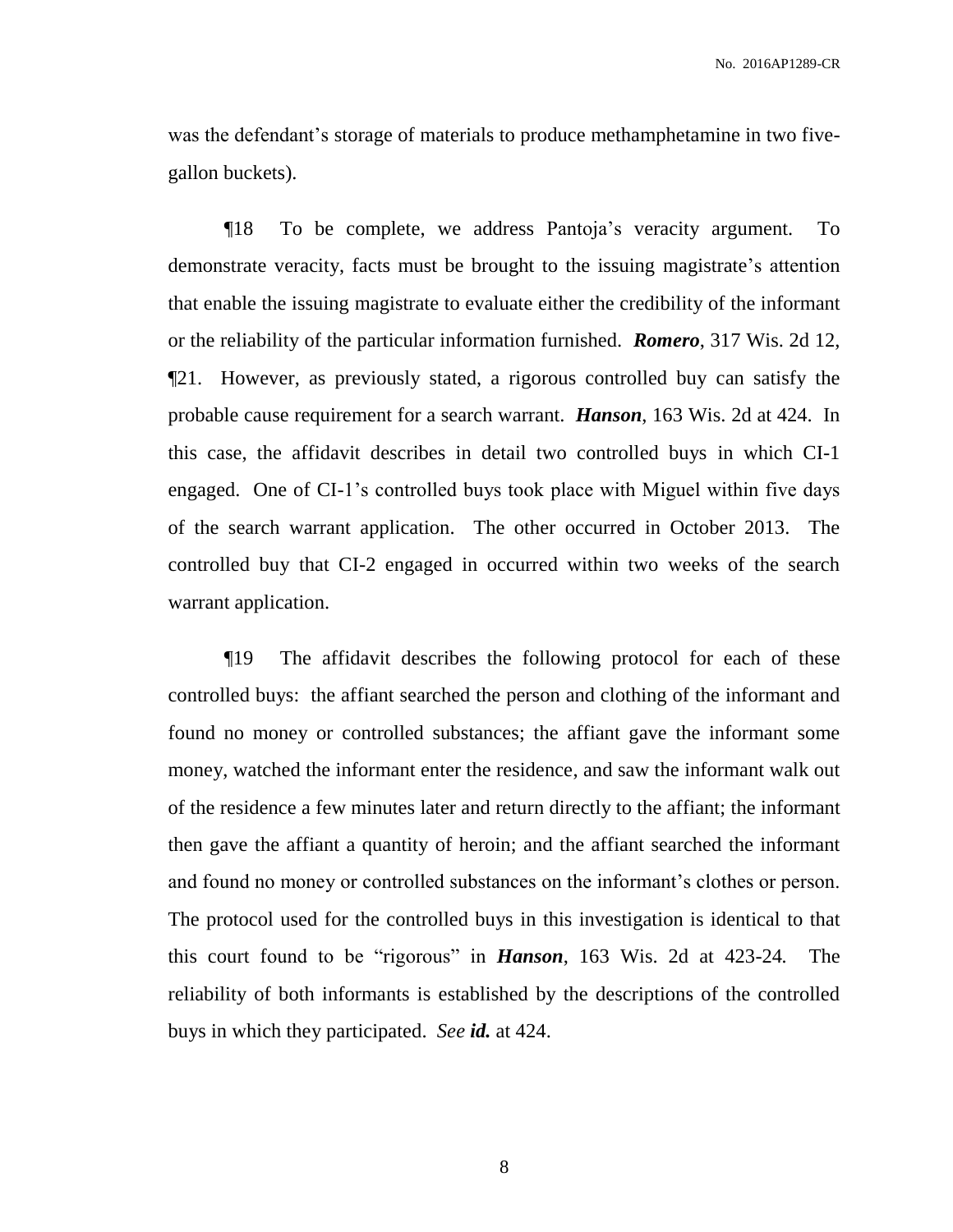¶20 In addition to those rigorous controlled buys, which are sufficient to establish reliability, both informants had a history of reliability. *See Romero*, 317 Wis. 2d 12,  $\mathbb{Z}$ 1. Specifically, CI-1 made three successful controlled buys of controlled substances, which resulted in conviction of two individuals on drug charges, and CI-2 made three successful controlled buys in pending ongoing cases. Additional support for each informant's credibility is provided by the affiant and other law enforcement members' ability to corroborate information provided by review of law enforcement records. *See id.*, ¶35 (independent police corroboration of some details provided by an informant helps support the reliability of unverified details). Further support for the reliability of CI-1 and CI-2's reports of Pantoja's involvement in the heroin operation is provided by the affiant's observation of Pantoja on the third-floor porch of the Winona Lane unit when Pantoja appeared to be overseeing an October 2013 controlled buy. At that time, the affiant also verified that a vehicle was present that listed to Pantoja's girlfriend at the 1st Street apartment.

¶21 The affiant was also able to corroborate the information provided by both informants regarding Pantoja living at 1st Street, by observing him leaving the residence and operating his vehicle within the seventy-two hours preceding the search warrant application. CI-1 also made a statement against interest by reporting that, after helping Pantoja with the large-scale heroin purchase, Pantoja supplied CI-1 with a quantity of heroin which CI-1 had used. This, too, serves to establish the declarant's credibility and therefore veracity. *See id.*, ¶36. Additionally, the information provided by CI-1 that matched information provided by CI-2 and vice versa also helped to establish the reliability of the information each informant provided. *See generally* 2 Wayne R. LaFave, *Search and Seizure* § 3.3(f) (5th ed. 2012).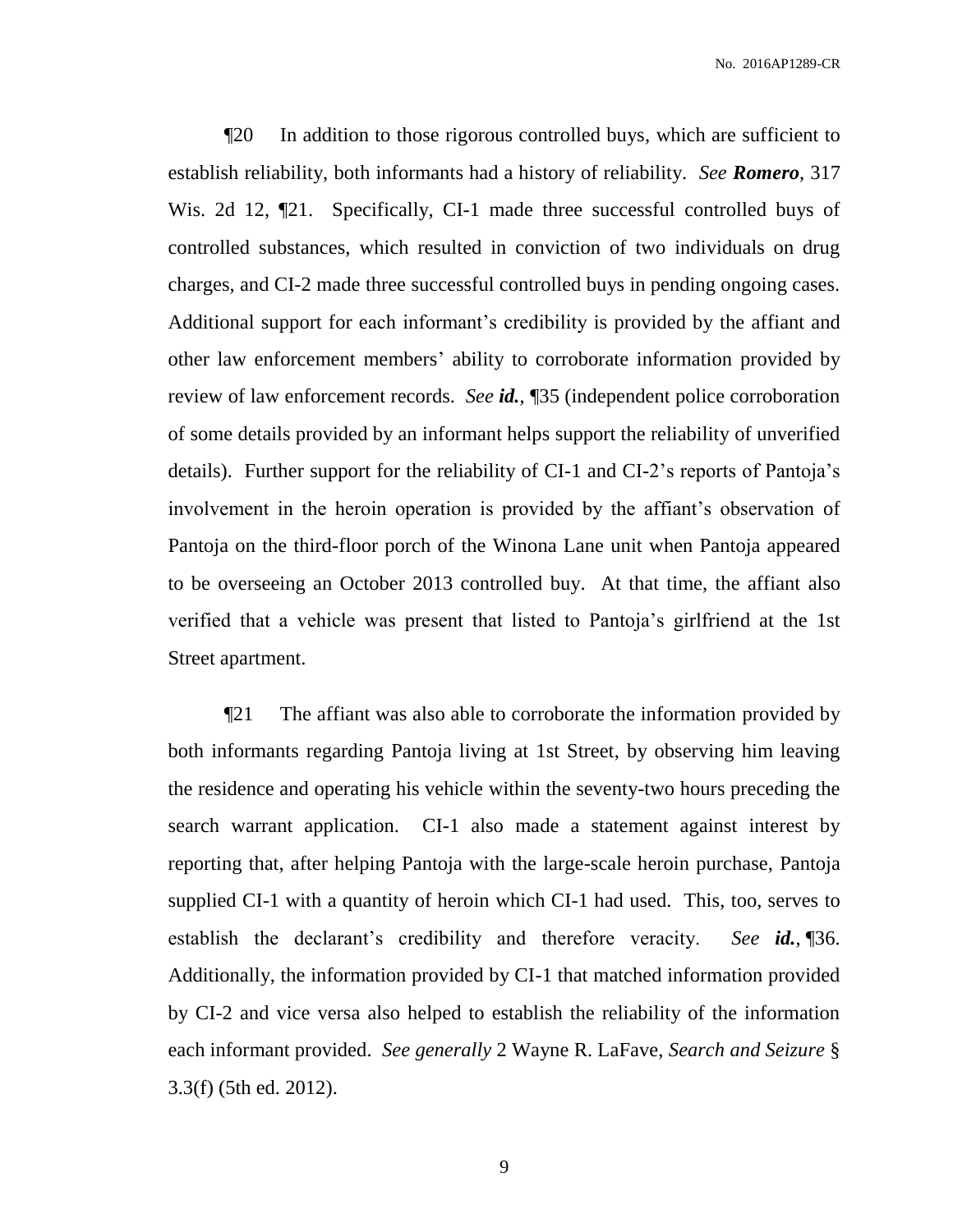¶22 Under the totality of the circumstances, the 1st Street warrant affidavit clearly established probable cause and that CI-1 and CI-2 were reliable informants.

# **II. The Affidavit Established Reasonable Suspicion for the No-Knock Provision.**

## **A. Standard of Review.**

¶23 In this case, the circuit court examined the four corners of the search warrant affidavit in determining whether there was reasonable suspicion to include the no-knock provision. *See Eason*, 245 Wis. 2d 206, ¶11. The reasonableness of a no-knock entry is generally evaluated as of the time of the entry. *Id***.** However, the scope of review is limited, as here, where the record does not indicate that the officers had any additional information that would have justified a no-knock entry. *See id.* Thus, our *de novo* consideration of the constitutional issue of whether there was reasonable suspicion for the no-knock entry is based only on the affidavit. *See id.* 

#### **B. Legal Standards for Reasonable Suspicion.**

¶24 In order to dispense with the rule of announcement, "'the police must have a reasonable suspicion that knocking and announcing their presence, under the particular circumstances, would be dangerous or futile, or that it would inhibit the effective investigation of the crime by, for example, allowing the destruction of evidence.'" *Id.*, ¶18 (citation omitted). Reasonable suspicion is a commonsense standard that is less demanding than probable cause. *Id.*, ¶19. The information required to demonstrate reasonable suspicion may be less in content and reliability than the information required to demonstrate probable cause. *Id.*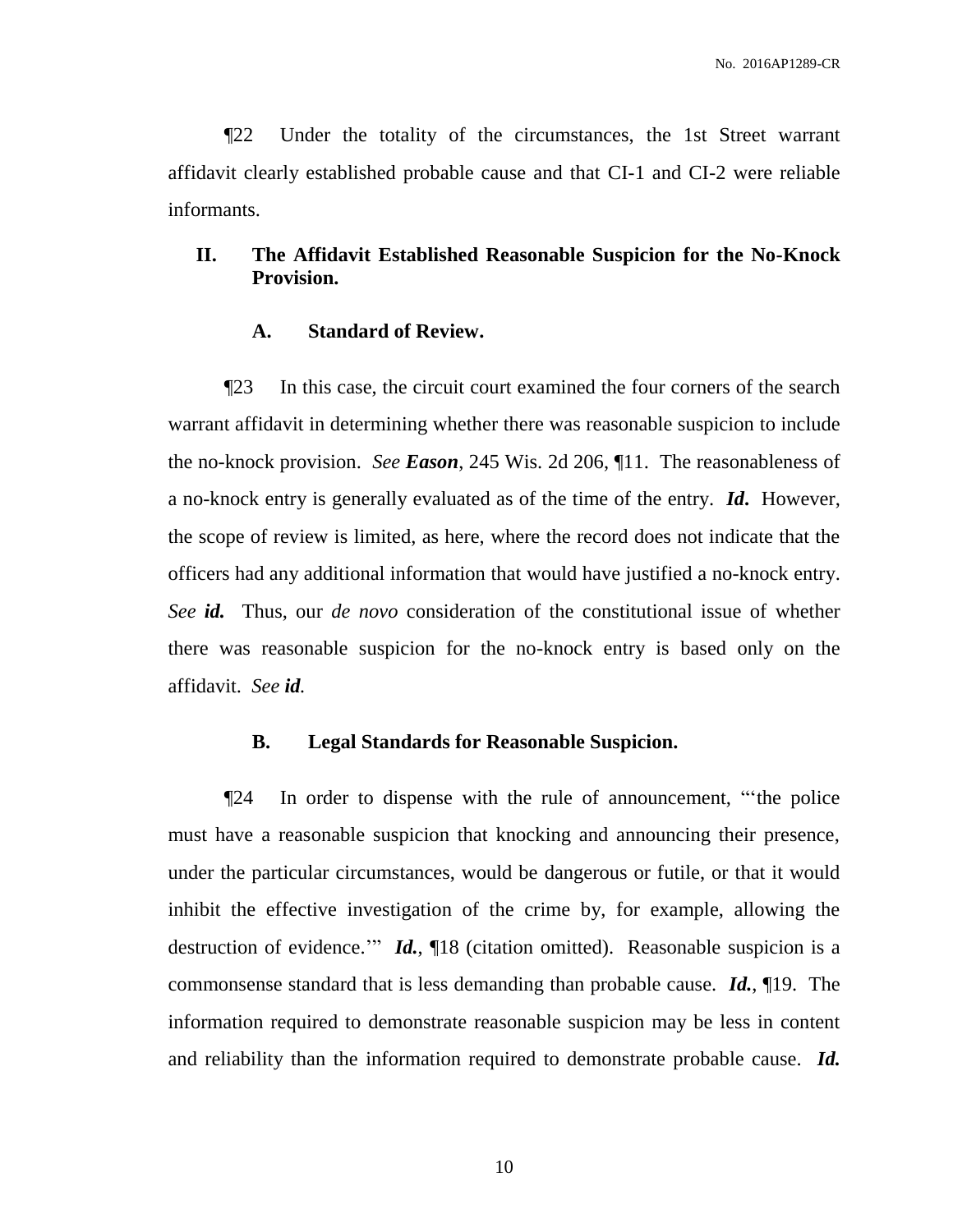"[P]articular facts must be shown to establish reasonable suspicion, and burden is upon the State to establish such particular facts." *Id.*, ¶20.

# **C. Under the Particular Circumstances Described, the Police Had Reasonable Suspicion that Knocking and Announcing Would Be Dangerous.**

¶25 Pantoja contends that the allegations of the affidavit do not establish reasonable suspicion for the no-knock entry at 1st Street because the bulk of the evidence relates to the Winona Lane residence. Specifically, Pantoja argues that, although CI-2 observed two armed individuals at Winona Lane, no connection between them and 1st Street was established and, although Miguel expressed a desire to purchase a gun at Winona Lane, the evidence did not establish that there would be a gun present at 1st Street. Pantoja also challenges the information in the affidavit regarding prior arrests of Pantoja and his girlfriend. Pantoja further argues that good faith does not excuse the actions of the police.

¶26 The State responds that suppression is not a remedy for a violation of the rule of announcement and therefore the court need not address whether there was reasonable suspicion for the no-knock provision. It further argues that the affidavit establishes reasonable suspicion and that, if the court finds that the affidavit is insufficient, the case should be remanded to the circuit court so that it may determine whether the good faith exception applies.

¶27 The State did not respond to Pantoja's contentions regarding the arrest records. Thus, it is deemed to have conceded the issue that the arrest records of Pantoja and his girlfriend do not contribute to the reasonable suspicion for the no-knock provision. *See Charolis Breeding Ranches, Ltd.*, 90 Wis. 2d at 109.